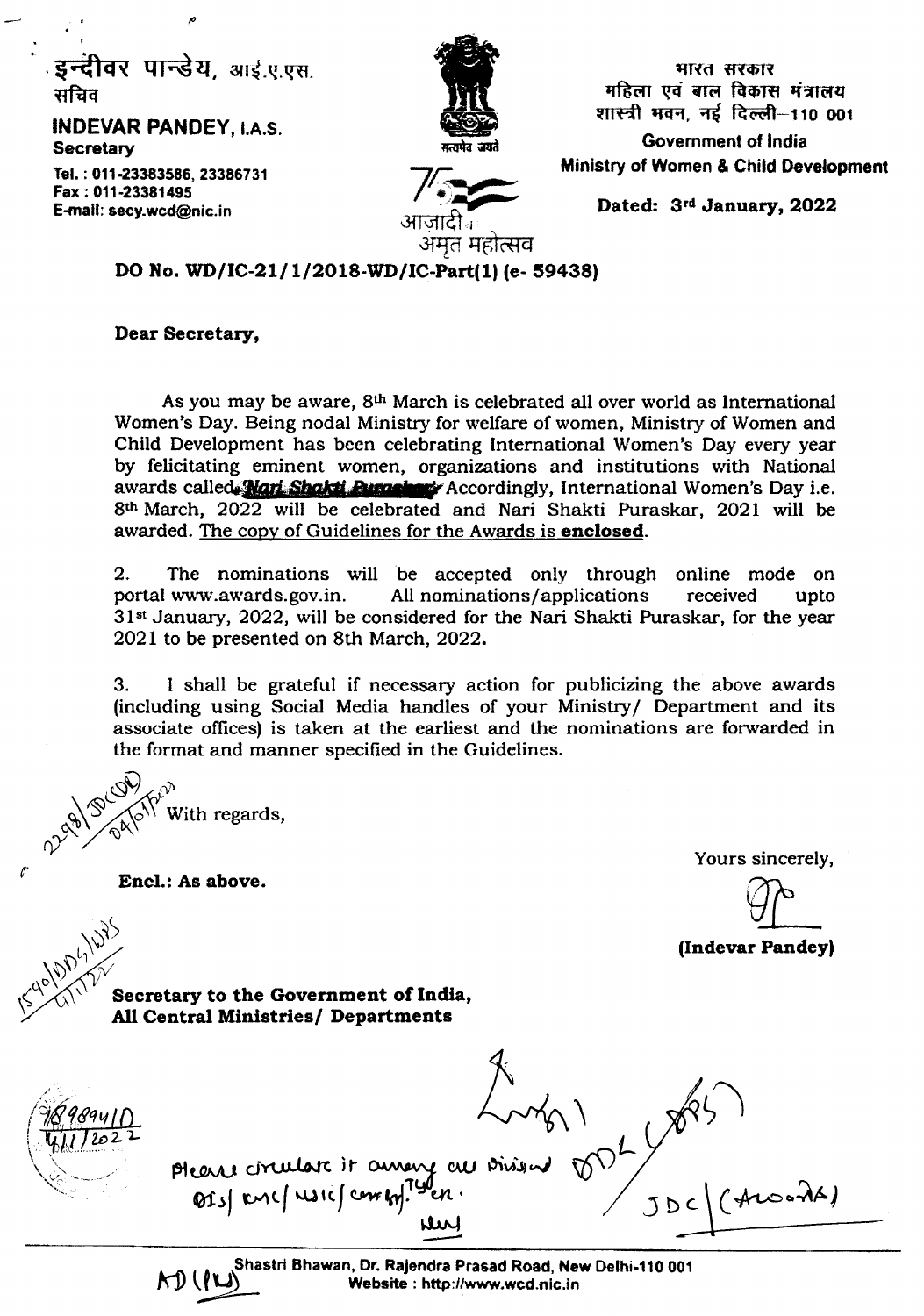## F.No. WD/IC-21/1/2018-WD/IC (e-58090) Government of India Ministry of Women and Child Development

# Guidelines for "Nari Shakti Puraskars" - National Award for Women

International Women's Day is celebrated every year on 8<sup>th</sup> March. The Ministry of Women & Child Development celebrates this day to acknowledge the achievements of women for the nation and recognize their contributions to the society.

Therefore, it has been decided by the Ministry to confer 'Nari Shakti Puraskars' every year to individuals and institutions in recognition of their service towards the cause of women empowerment, especially vulnerable and marginalized women.

#### 2. Objectives

2.1 In the past few years, there have been concerted efforts by the Government to recognize and encourage women to participate in all spheres and issues related to women have gained utmost importance and focused attention. "Nari Shakti Puraskars" shall showcase the Government's commitment towards women with the aim of strengthening their position in the society.

2.2 Nari Shakti Puraskar will also provide an opportunity to Young Indians to understand the contribution of women in building of society and the nation.

2.3 The awards will inspire the individuals & institutions to follow the league of awardees.

#### 3. Description

3.1 The recipients of the Nari Shakti Puraskars shall be declared every year by 20th February and awards will be conferred on 8th March on the occasion of International  $\vec{W}$ omen's Day (IWD).

3.2 The maximum number of awards (including individual and institutional) would be 15. However, any relaxation to this maximum number may be permitted at the

 $\begin{picture}(20,20) \put(0,0){\vector(1,0){10}} \put(15,0){\vector(1,0){10}} \put(15,0){\vector(1,0){10}} \put(15,0){\vector(1,0){10}} \put(15,0){\vector(1,0){10}} \put(15,0){\vector(1,0){10}} \put(15,0){\vector(1,0){10}} \put(15,0){\vector(1,0){10}} \put(15,0){\vector(1,0){10}} \put(15,0){\vector(1,0){10}} \put(15,0){\vector(1,0){10}} \put(15,0){\vector(1$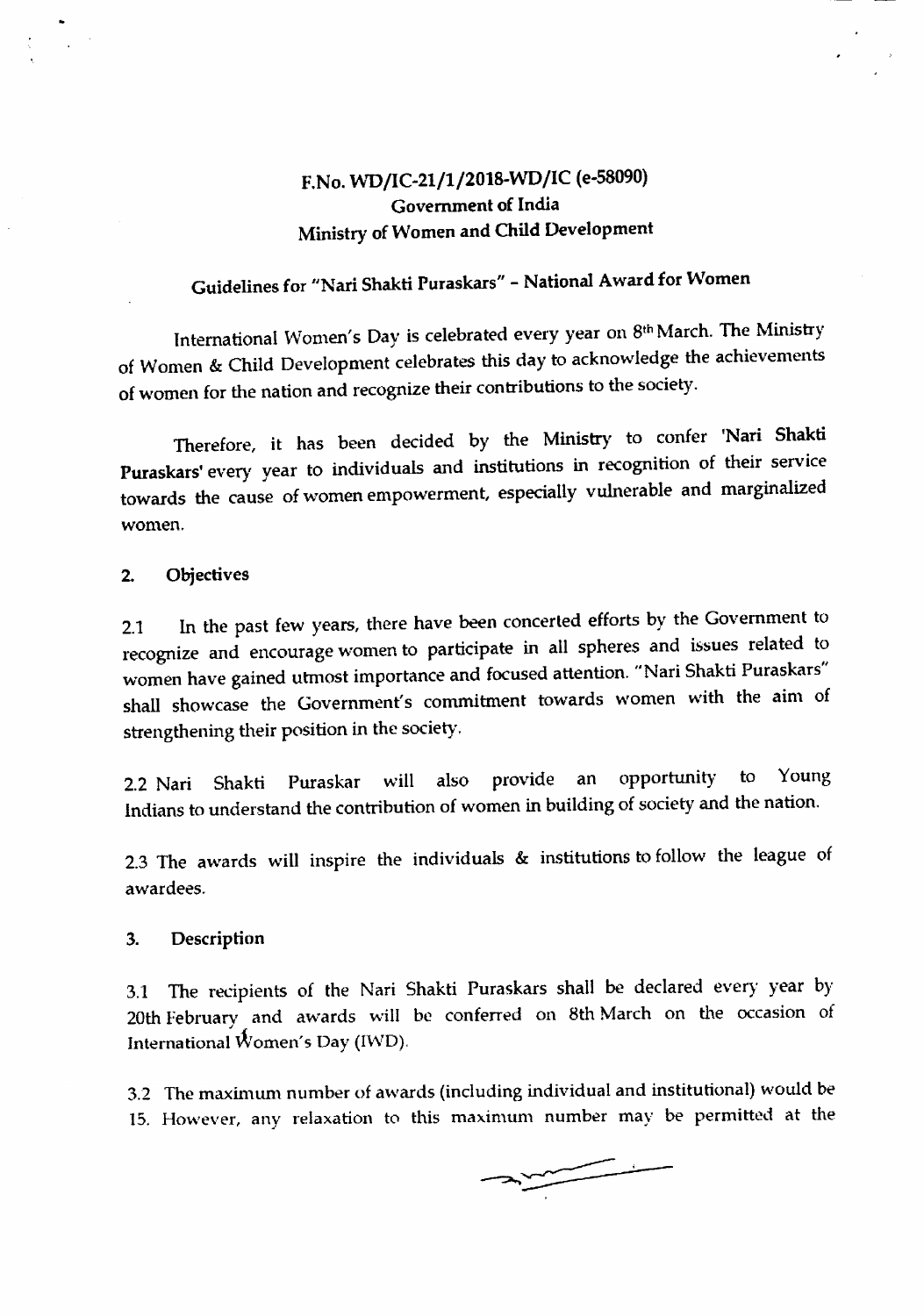discretion of the selection committee. The Award in each category shall carry a certificate and a cash amount of rupees Two lakh per awardee.

#### 4. Eligibility Criteria for Nomination

4.1 The awards are open to all individuals and institutions.

4.2 In case of individual category, the awardee must be at least 25 years of age on 1st July of the award year (e.g. for the year 2021 awards to be distributed on 08.03.2022, the age should be as on 01.07.2021 and so on).

4.3 If the applicant is an institution, it should have worked in the relevant field for at least 5 years.

4.4 The applicant should not be a recipient of the same award earlier (including Stree Shakti Puraskars as were awarded by the Ministry earlier).

4.5 The Nari Shakti Puruskar may be awarded for outstanding work, preferably in exceptional circumstances, to - individuals/ groups / institutions / NGOs, etc. in the areas of: economic and social empowerment of women or pertaining to this theme or incidental thereto.

The Nari Shakti Puruskar may be awarded to individuals/ groups/ NGOs/ institutions etc. who encouraged women to participate in decision making roles; encouraged women's skill development in traditional and non-traditional sectors; facilitated basic amenities for rural women; promoted women in non-traditional sectors like science and technology, sports, art, culture, concretely and significantly towards safety and security, health and wellness, education, skill development, life skills, respect and dignity of women etc.

4.6 An award may also be given to a State or Union Territory, which has appreciably improved Child Sex Ratio (CSR).

4.7 Normally the awards shall not be presented posthumously; excepting in cases where death occurred subsequent to a proposal having been submitted to the Ministry in the manner as stipulated in these guidelines.

 $\overline{\phantom{a}}$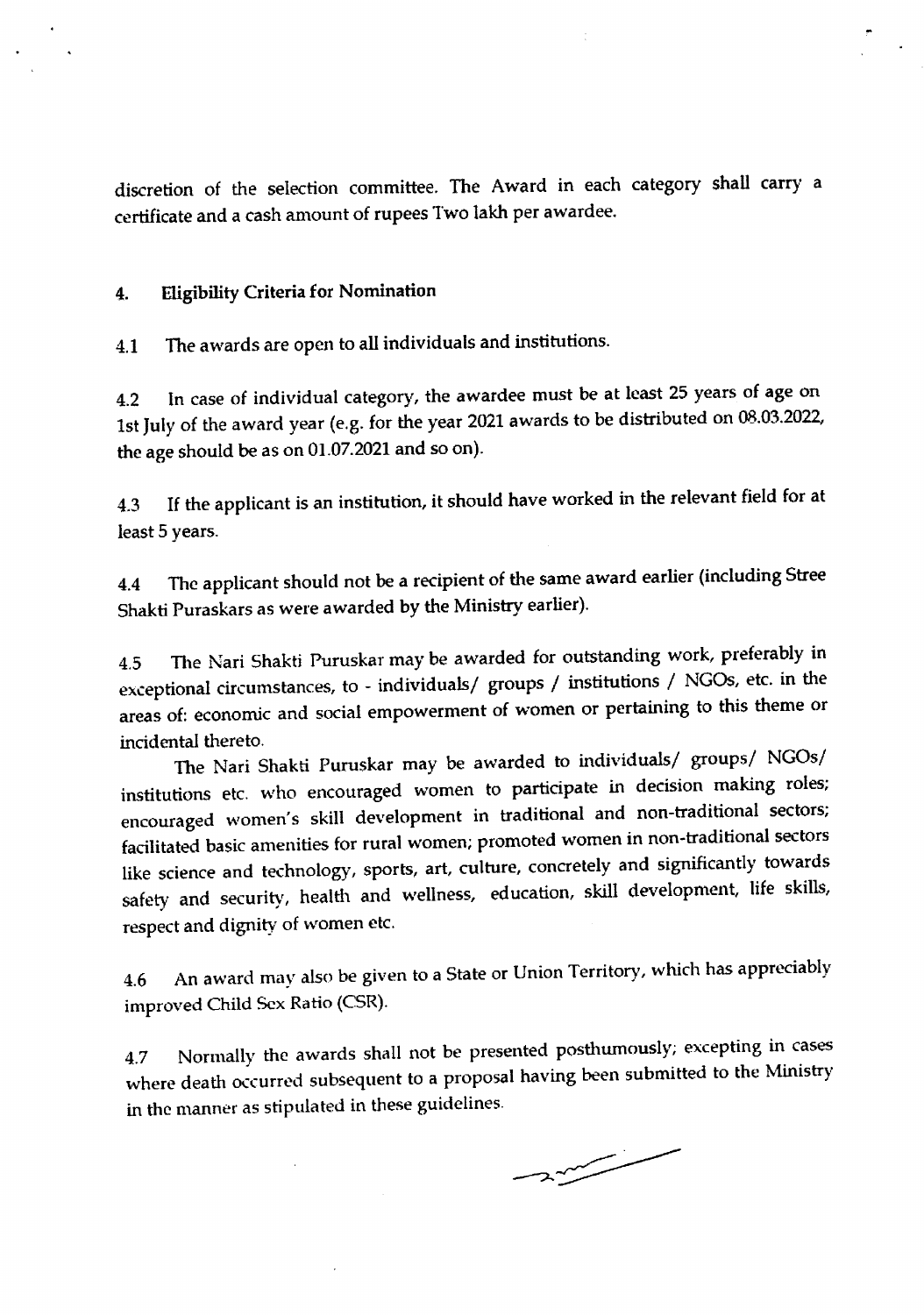#### 5 Nominations

5.1 Nominations for the award shall be invited from:

(a) State Governments, Union Territory Administrations, concerned Central Ministries/ Departments.

(b) Non-Governmental Organizations, Universities/ Institutions, Private and Public Sector Undertakings (PSUs).

(c) The Selection Committee may also, suo-mote, recommend an individual/ institution for the award with sufficient justification.

(d) Self-nominations & recommendations for the awards, both, shall be considered.

5.2 The Nominations would be submitted to the Ministry of Women and Child Development with details as per online application form alongwith supporting documents as mentioned in the application form.

5.3 The entities at para 5.1 recommending the nominations should clearly certify the work carried out by the nominees for which the award is being recommended.

#### 6. Mode of calling the nominations

6.1 For inviting the applications for the awards, the designated portal shall be opened throughout the year. However, applications received upto 31st December of the year for which awards are to be given shall only be considered for that particular calendar year. (e.g. for awards for the year 2021, applications received upto 31.12.2021 shall be considered), Applications received from 1st January onwards of the subsequent year shall be considered for awards to be given for that calendar year. The Ministry will also write to all the State Governments, Union Territory Administrations, Central Ministries/ Departments for giving wide publicity for the awards and also for sending nominations through the designated portal. Government may, at its discretion decide the cut-off date for consideration of nominations for awards for that particular year.

6.2 The information will be simultaneously placed on Ministry's website and other social media platforms as well as any other medium of communication as may be decided, along with relevant details.

 $\frac{1}{2}$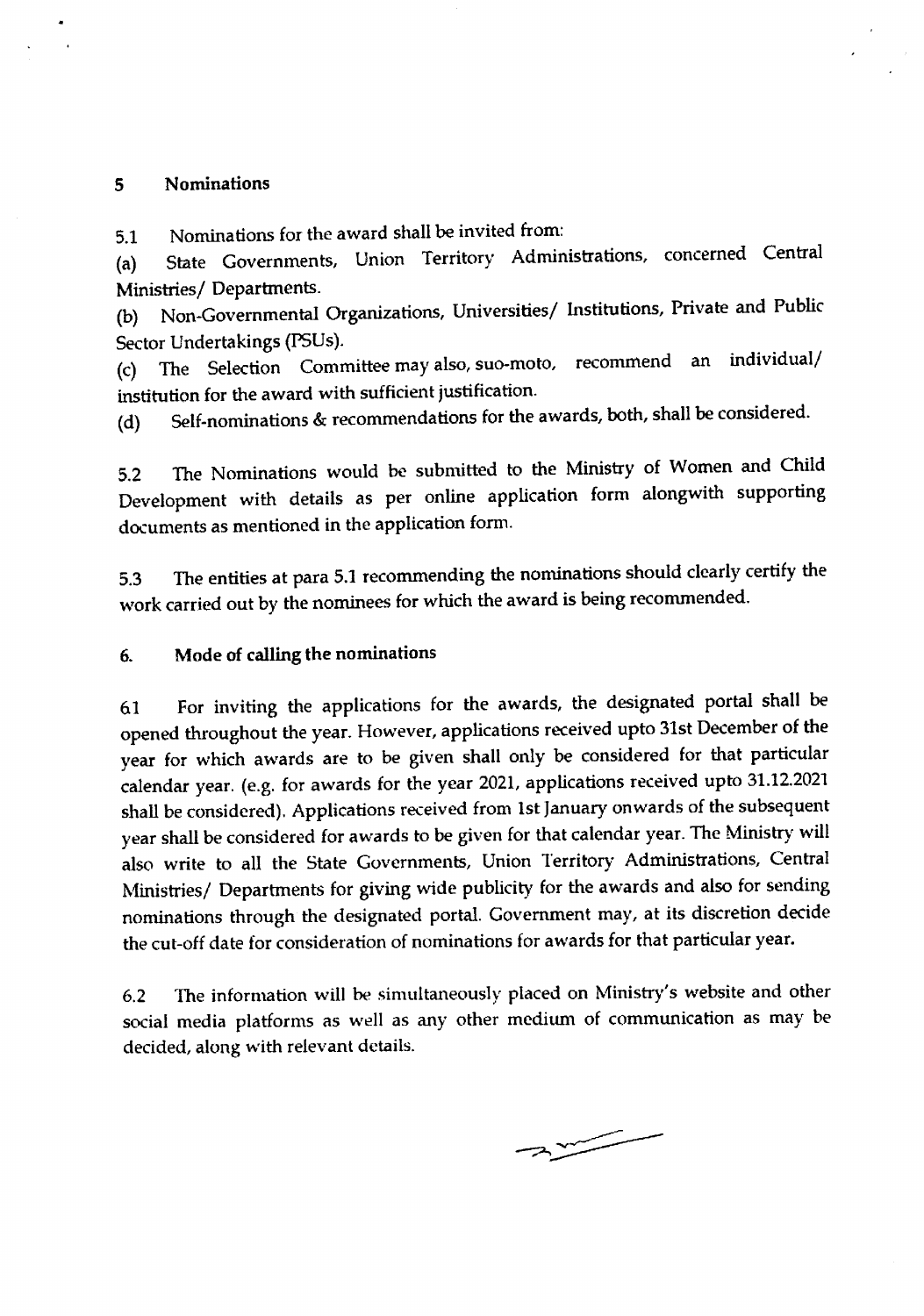#### 7. Procedure for sending nominations:

7.1. Nominations will be received only through designated website i.e. www.awards.gov.in. The link of this website will also be available on the official website of the Ministry of Women and Child Development (www.wcd.nic.in). Applications received other than online mode will not be entertained.

7.2 Applications received by the due date will be sent to the State/ UT and District Collector/ District Magistrate, other government/ appropriate agencies/ organizations for verification of the claims and achievements mentioned in the applications.

### 8. Screening of Nominations

8.1 A Screening Committee shall be constituted by the Ministry of Women and Child Development to scrutinize and short list the nominations received for the Awards considering the achievements of the applying/ recommended individuals and institutions.

|  | 8.2 The Screening Committee shall consist of: |  |  |
|--|-----------------------------------------------|--|--|
|--|-----------------------------------------------|--|--|

| (i) | Joint Secretary, Ministry of Women and Child                                                                                               |                       | Chairperson,            |
|-----|--------------------------------------------------------------------------------------------------------------------------------------------|-----------------------|-------------------------|
|     | Development                                                                                                                                |                       | ex-officio              |
|     | field<br>οf<br>expert in the<br>$(ii)$ Domain<br>οf<br>Ministry<br>women issues/gender<br>expert,<br>Women and Child Development           |                       | Member                  |
|     | Director/DS level officer,<br>(iii) Concerned<br>Ministry of Women and Child Development                                                   |                       | Member                  |
|     | (iv) Director/ DS level officer, Ministry of Urban<br>Development, Rural Development, Health,<br>Panchayati Raj, Home Affairs, NITI Aayog. |                       | Member                  |
|     | Ladies<br>(v) Representative of CII and FICCI<br>Organisation (FLO)                                                                        |                       | Member                  |
|     | (vi) Concerned Under Secretary, Ministry of Women<br>and Child Development                                                                 | $\tilde{\phantom{a}}$ | <b>Member Secretary</b> |

 $\sim$ 

------------ -- - - -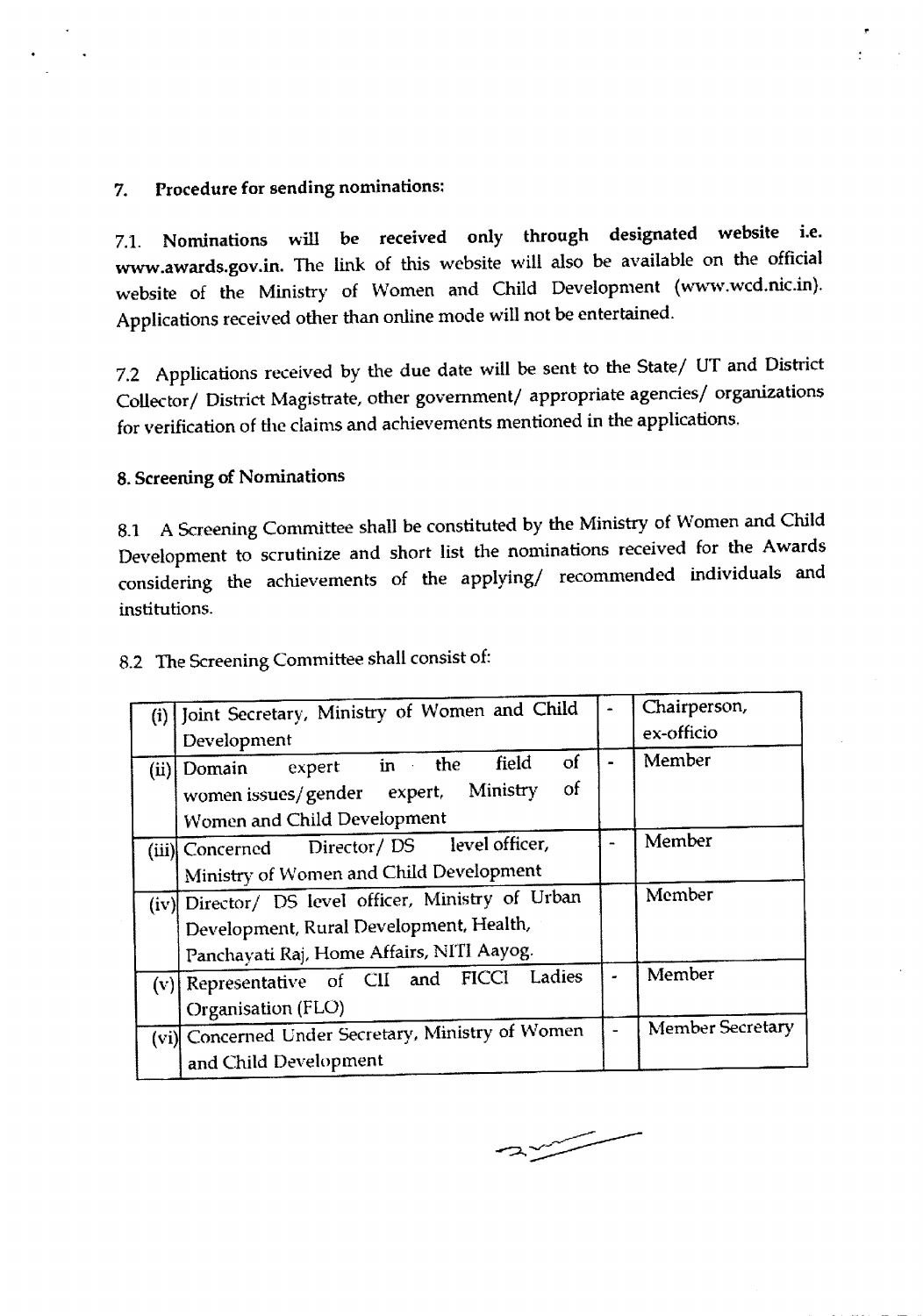### 9. Selection of Awardees by the Selection Committee

9.1 A Selection Committee shall be constituted by the Ministry of Women and Child Development to select the awardees on the basis of recommendation of the Screening Committee.

9.2 The Selection Committee shall consist of:

| (i)   | Hon'ble Minister for Women and Child<br>Development                       | ÷  | Chairperson, ex-officio |
|-------|---------------------------------------------------------------------------|----|-------------------------|
| (ii)  | Hon'ble Minister of State for Women and<br>Child Development              |    | Member, ex-officio      |
| (iii) | Secretary, Ministry of Women & Child<br>Development                       |    | Member, ex-officio      |
| (iv)  | Special or Additional Secretary, Ministry<br>of Women & Child Development |    | Member, ex-officio      |
| (v)   | Secretary or his nominee from Ministry<br>of Rural Development            | a, | Member, ex-officio      |
| (vi)  | Five National level eminent<br>NGOs/Individuals/ Institutions             |    | Co-opted members        |
|       | (vii) Joint Secretary (Women Awards),                                     | -  | Member-Secretary        |

9.3 The Selection Committee may at its discretion also consider individuals/ institutions/ organizations other than those who have got nominated/ recommended before the last date of receipt of nominations/ recommendations.

#### 10. Presentation of the Award

10.1 The Award shall be presented at New Delhi at a special ceremony/function held on the occasion of the International Women's Day on 8th March every year.

10.2 The Ministry will reimburse travel expenses by economy class by shortest route, for the awardees to and from Delhi, by Air India or any other airline as specifically permitted and local travelling allowance on production of bills and air tickets. Apart from this, boarding and lodging arrangements for the awardees for three days (one day prior and one day after the date of Award ceremony) shall be arranged by the Ministry.

 $\rightarrow \rightarrow \rightarrow$